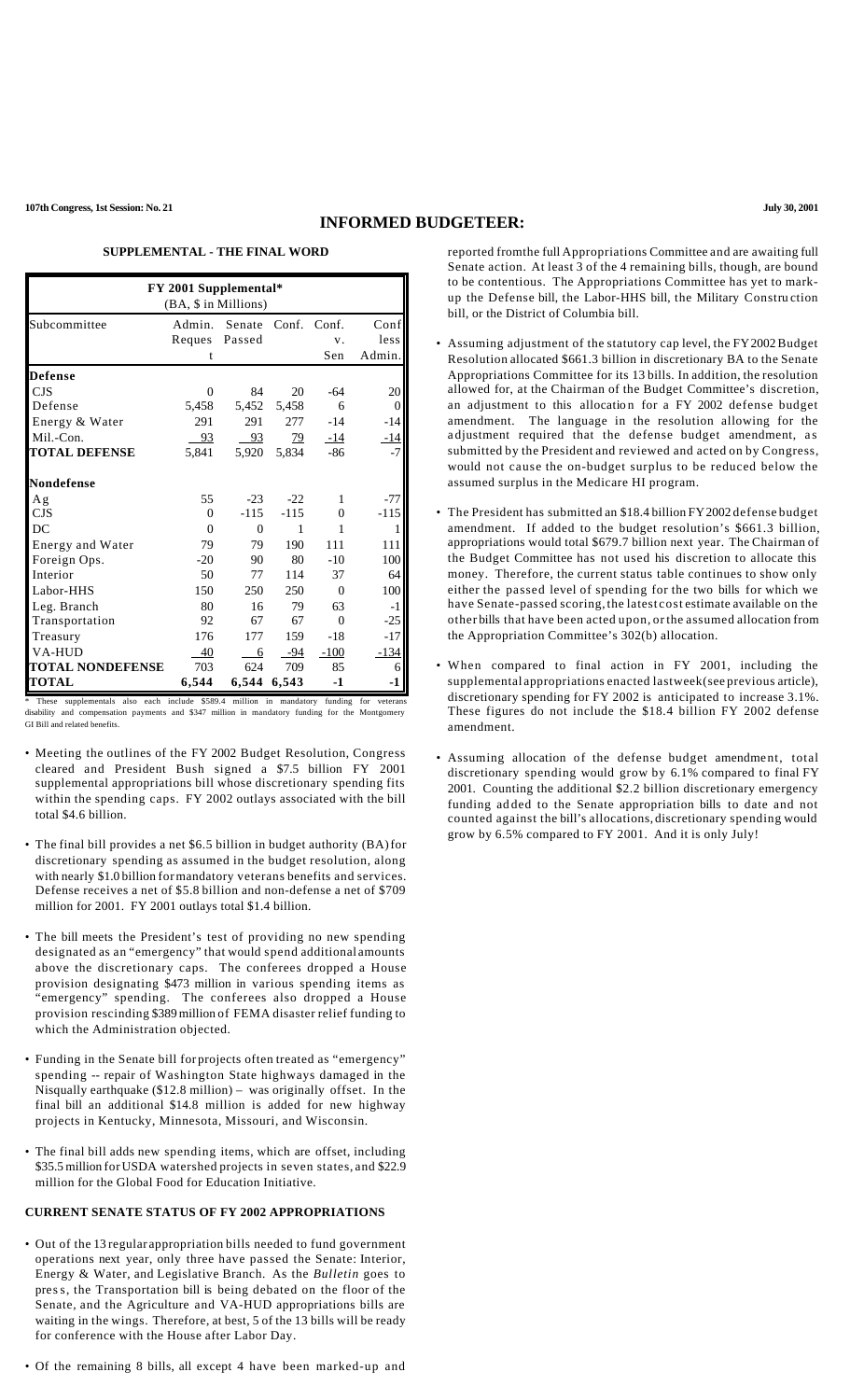| Final 2001 Appropriations vs. 2002 Senate Current Status<br>(\$ in Billions) |                |                            |                          |       |         |         |  |  |
|------------------------------------------------------------------------------|----------------|----------------------------|--------------------------|-------|---------|---------|--|--|
| Subcommittee                                                                 |                | 2001 Enacted <sup>/a</sup> | Senate 2002 <sup>b</sup> |       |         | % Chang |  |  |
|                                                                              | ΒA             | ОT                         | ВA                       | OТ    | BA      | e       |  |  |
|                                                                              |                |                            |                          |       |         | OТ      |  |  |
| Agriculture <sup>/d</sup>                                                    |                |                            |                          |       |         |         |  |  |
| <b>General Purpose</b>                                                       | 15.7           | 15.4                       | 16.1                     | 16.1  | 2.5     | 4.8     |  |  |
| $CJS$ <sup><math>d</math></sup>                                              |                |                            |                          |       |         |         |  |  |
| General Purpose                                                              | 38.2           | 37.4                       | 38.4                     | 38.5  | 0.4     | 3.0     |  |  |
| Conservation                                                                 | $\Omega$       | 0                          | 0.3                      | 0.2   |         |         |  |  |
| Total                                                                        | 38.2           | 37.4                       | 38.6                     | 38.7  | 1.1     | 3.5     |  |  |
| Discretionary                                                                |                |                            |                          |       |         |         |  |  |
| Defense <sup>/e</sup>                                                        | 292.8          | 279.4                      | 298.6                    | 291.7 | 2.0     | 4.4     |  |  |
| General Purpose                                                              |                |                            |                          |       |         |         |  |  |
| District of                                                                  | 0.4            | 0.4                        | 0.4                      | 0.4   | $-12.1$ | $-4.4$  |  |  |
| Columbia <sup>/e</sup>                                                       |                |                            |                          |       |         |         |  |  |
| General Purpose                                                              | 24.0           | 23.1                       | 25.0                     | 25.0  | 3.8     | 7.9     |  |  |
| Energy-Water <sup>d</sup>                                                    |                |                            |                          |       |         |         |  |  |
| General Purpose                                                              | 15.0           | 15.5                       | 15.5                     | 15.2  | 3.7     | $-2.1$  |  |  |
| Foreign                                                                      |                |                            |                          |       |         |         |  |  |
| Operations <sup>/e</sup>                                                     | 19.0           | 16.7                       | 17.2                     | 16.6  | $-9.9$  | $-0.5$  |  |  |
| General Purpose                                                              | 0              | $\Omega$                   | 1.3                      | 1.0   |         |         |  |  |
| Interior <sup>®</sup>                                                        | 19.0           | 16.7                       | 18.5                     | 17.6  | -2.9    | 5.7     |  |  |
| General Purpose                                                              |                |                            | 0.2                      | 0.2   |         |         |  |  |
| Conservation                                                                 |                |                            |                          |       |         |         |  |  |
| Total                                                                        | 109.6          | 95.9                       | 119.0                    | 107.5 | 8.6     | 12.1    |  |  |
| Discretionary                                                                |                |                            |                          |       |         |         |  |  |
| Emergencies                                                                  | 2.7            | 2.6                        | 1.9                      | 2.1   | $-28.7$ | $-20.2$ |  |  |
| Labor-HHS <sup>/e</sup>                                                      |                |                            |                          |       |         |         |  |  |
| General Purpose                                                              | 9.0            | 8.5                        | 9.6                      | 9.3   | 6.8     | 8.6     |  |  |
| Legislative Branch <sup>®</sup>                                              |                |                            |                          |       |         |         |  |  |
| General Purpose                                                              | 17.1           | 16.4                       | 15.6                     | 19.2  | $-8.8$  | 16.8    |  |  |
| Mil. Con. <sup>/e</sup>                                                      | $\overline{0}$ | 27.0                       | $\overline{0}$           | 28.5  |         | 5.5     |  |  |
| General Purpose                                                              | $\overline{0}$ | 5.1                        | $\overline{0}$           | 5.3   |         | 3.8     |  |  |
| Transportation <sup>/d</sup>                                                 | 17.1           | 48.5                       | 15.6                     | 52.9  | $-8.8$  | 9.1     |  |  |
| General Purpose                                                              |                |                            |                          |       |         |         |  |  |
| Highways                                                                     | 16.0           | 15.5                       | 17.0                     | 16.2  | 6.3     | 4.8     |  |  |
| Mass Transit                                                                 |                |                            |                          |       |         |         |  |  |
| Total                                                                        | 80.8           | 85.0                       | 84.1                     | 88.5  | 4.0     | 4.1     |  |  |
| Discretionary                                                                |                |                            | 2.0                      | 0     |         |         |  |  |
| Treasury Postal <sup>/e</sup>                                                | 0              | 0                          | 0.3                      | 0.8   |         |         |  |  |
| General Purpose                                                              |                |                            |                          |       |         |         |  |  |
| VA-HUD <sup>/d</sup>                                                         |                |                            |                          |       |         |         |  |  |
| General Purpose                                                              | 640.4          | 611.9                      | 658.6                    | 647.0 | 2.8     | 5.7     |  |  |
| Emergencies                                                                  | 0              | 27.0                       | 0                        | 28.5  |         | 5.5     |  |  |
| Full Committee <sup>/e</sup>                                                 | $\overline{0}$ | 5.1                        | 0                        | 5.3   |         | 3.8     |  |  |
|                                                                              | 0              | 0                          | 1.6                      | 1.2   |         |         |  |  |
| Total                                                                        | 640.           | 644.0                      | 660.2                    | 682.0 | 3.1     | 5.9     |  |  |
| Appropriations                                                               | 4              |                            | 2.2                      | 0.2   |         |         |  |  |
| General Purpose                                                              |                |                            |                          |       |         |         |  |  |
| Highways                                                                     |                |                            |                          |       |         |         |  |  |
| Mass Transit                                                                 |                |                            |                          |       |         |         |  |  |
| Conservation                                                                 |                |                            |                          |       |         |         |  |  |
| <b>Total</b>                                                                 |                |                            |                          |       |         |         |  |  |
| <b>Discretionary</b>                                                         |                |                            |                          |       |         |         |  |  |
| Emergencies                                                                  |                |                            |                          |       |         |         |  |  |

urce: CBO/SBC Republican scoring. Details may not add to totals due

/a The 2001 levels are CBO's May baseline plus the 2001 supplemental (HR 2216, PL 107-20). /b Excludes effects of emergency appropriations in bill if 302(a) has not yet been adjusted for such effects.

/c Passed in Senate.

/d Reported by Senate.

/e As reported in latest Senate 302(b) allocation from July 23rd.

### **KNEE HIGH BY THE 4th OF JULY & AGRICULTURE SPENDING IS STILL GROWING**

- Now that the 2001 appropriations supplementalhas been passed, the Congress has turned to additional spending for agriculture in all its various forms.
- To review, the FY 2002 Budget Resolution assumed an additional \$5.5 billion in 2001 bringing total federal government support to farmers this year to \$24.5 billion. The money in the near term was expected to stabilize the agriculture sector's net cash farm income.



- With the additional \$5.5 billion in FY2001, net cash farm income will be slightly higher than in 1999 and 2000, \$53.5 billion in 2001, versus \$52.3 billion in both 1999 and 2000 (in constant dollars). On June  $26<sup>th</sup>$ the House passed HR 2213, a straight forward \$5.5 billion package, allowing plenty of time to conference with the Senate in order to prepare a bill that would be ready forthe President's signature by the August recess. According to CBO staff, this is the latest possible time that this package could be enacted and outlay in 2001. However, it was only on July 25, that the Senate Agriculture Committee under Democratic control reported a package.
- Defeating a Republican amendment that fit precisely within the \$5.5 billion budget assumptions, the Democratic majority reported a package totaling \$7.5 billion in BA,with \$5.5 billion in 2001, \$2 billion in FY 2002; and \$18 million in 2003. Instead of a near term supplemental assistance package, the Committee reported bill resembles a miniature farm bill. Provisions within the bill fall under multiple House Committee jurisdictions. Unfortunately for the farm sector, such an approach does not lend itself to a rapid conference resolution of this bill.
- Forthe period 2002-11, theBudget Resolution assumed new policies, costing \$74 billion, and when added to current law projections, assistance to farmers is expected to total over \$168 billion.
- On July  $26<sup>th</sup>$ , the House Agriculture Committee started to mark up its version of the longer-term farm bill. CBO scored the House farm bill's concept as costing \$73.5 billion over 10 years. This total implies that the House envisions using all the budget resolutions' assumed 2002-11 monies to write a farm bill. The House splits the resources between the farm bill titles as follows:crops and dairy get \$53.7 billion; conservation gets \$15.1 billion; trade gets \$1 billion; research gets \$700 million; nutrition gets \$2.3 billion and rural development gets \$785 million.
- Earlier this year Budget Committee staff conducted a series of briefings about the upcoming farm bill in the context of world trade and the US' current world trade commitments. Agriculture runs a positive trade balance and is a source of strength for the sector. As trade barriers fall, US agriculture should become only more